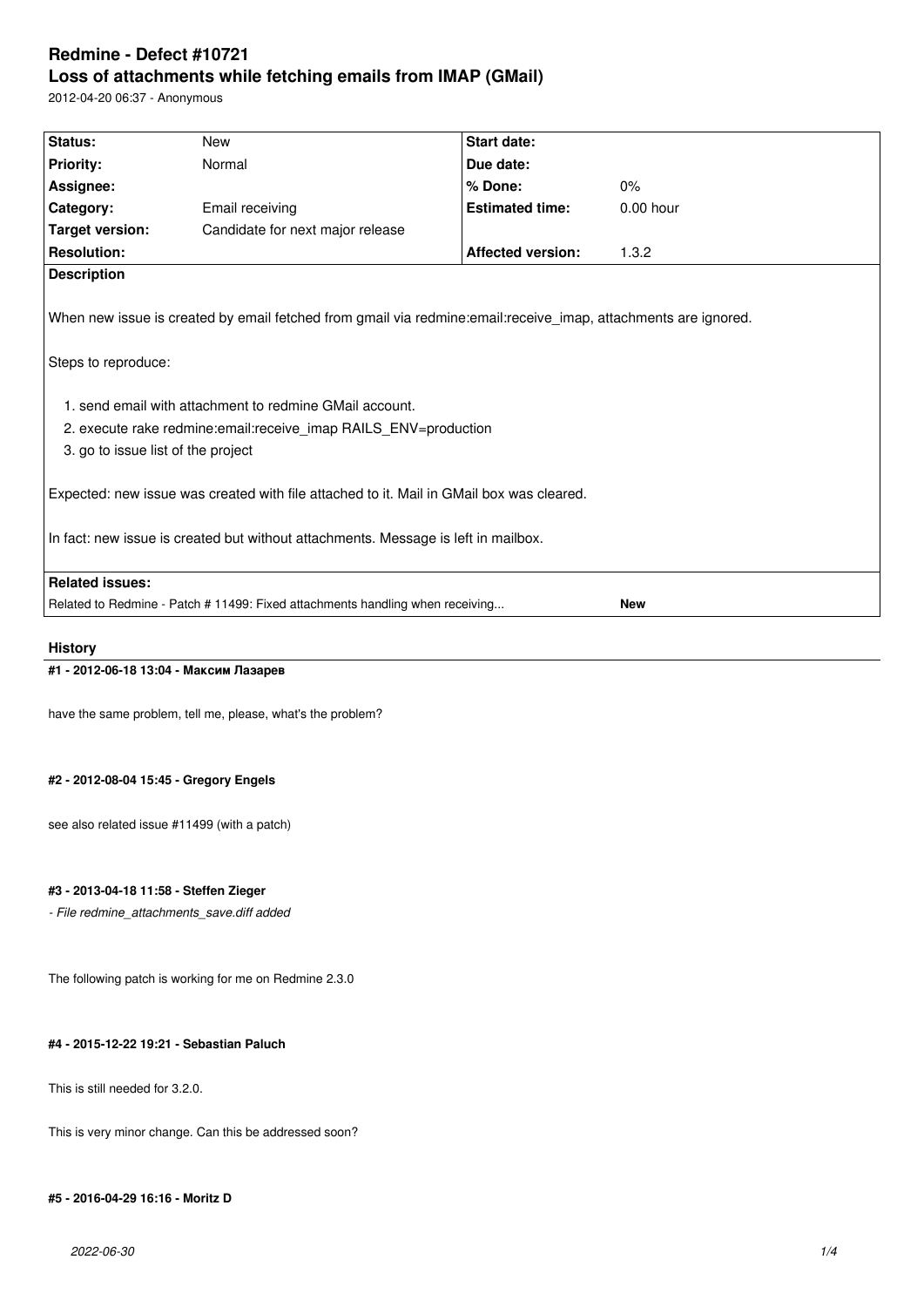I'm using 3.2.0

same problem as issue author

"new issue is created but without attachments. Message is marked read and left in mailbox"

applying redmine\_attachments\_save.diff did not help. should it resolve the problem? is noone else using email attachments?

any suggestions? thank you in advance

## **#6 - 2016-07-11 00:29 - Prabhash Mishra**

I too am having the same problem on Redmine 3.2.3 IMAP and Gmail Ticket gets created but attachment is ignored. The patch does not work either. Does anyone have a fix on this? Please help...

Thanks & Regards, Prabhash

## **#7 - 2016-08-09 20:42 - Akhilesh Sabharwal**

Facing the same issue on Redmine 3.3.0. Facing the same issue. All functions of retrieving mail working, except for attachments. On IMAP / POP3

Could this be a function of the IMAP server?

In which case will try an alternative.

Thanks, Akhilesh

## **#8 - 2016-09-22 08:32 - Alexandr Meshkov**

It works on Redmine 3.3.0, if you run the command via cron

#### **#9 - 2017-07-20 16:03 - Janeks Kamerovskis**

I have the same problem with:

| $3.3.3.$ stable                            |
|--------------------------------------------|
| 2.3.1-p112 (2016-04-26) [x86 64-linux-gnu] |
| 4.2.7.1                                    |
| production                                 |
| Mysgl2                                     |
|                                            |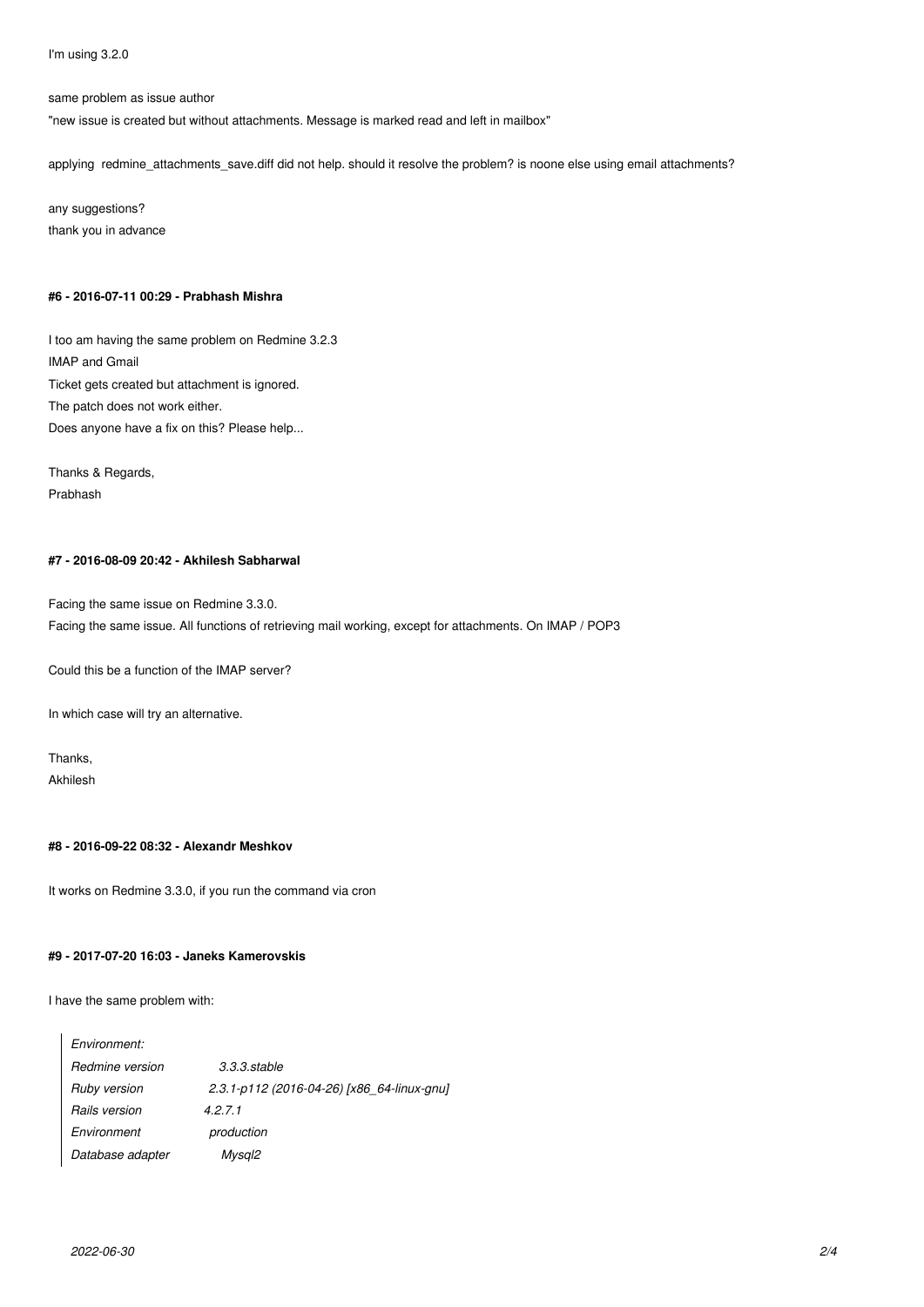Where could I look / dig to find the solution?

brgds Janeks

#### **#10 - 2018-03-12 13:02 - Nicolas Silberzahn**

Please fix this! My Incomming emails from Evernote contains only inline images (hand writing)

# **#11 - 2020-05-26 04:21 - Yuichi HARADA**

*- File 10721-fixed.patch added*

The problem could not be reproduced, but the possible causes are:

- 1. The process to add the attachments is performed after issue#save!
- 2. Attachments are added directly to issue#attachments, but originally it must go through #saved\_attachments defined in acts\_as\_attachable.

I created a patch.

### **#12 - 2020-05-30 11:32 - Go MAEDA**

*- Target version set to Candidate for next major release*

#### **#13 - 2021-04-19 05:37 - Wicky Hu**

I tested 10721-fixed.path in latest 4.2.0, it seems only working for one attachment. If there are two or more attachments in email, then only the first attachment shown in notification mail.

I guess the reason is new issue email is created when first attachment added and issue saved, after that, remaining attachments added and saved.

#### **#14 - 2021-04-20 09:55 - anju dhiman**

We also want to get all attachments from email when any ticket is creating. Can you guys help us?

## **#15 - 2021-04-21 10:54 - Nicolas Silberzahn**

+1 (3 years after!)

## **#16 - 2021-04-21 11:31 - anju dhiman**

guys is there any possibility to have this feature?

#### **#17 - 2021-04-23 15:30 - Wicky Hu**

I think to change the add\_attachments method could solve the issue, basically to change << to build, not yet fully tested, but seems working.

```
# obj.attachments << Attachment.create(:container => obj,
```